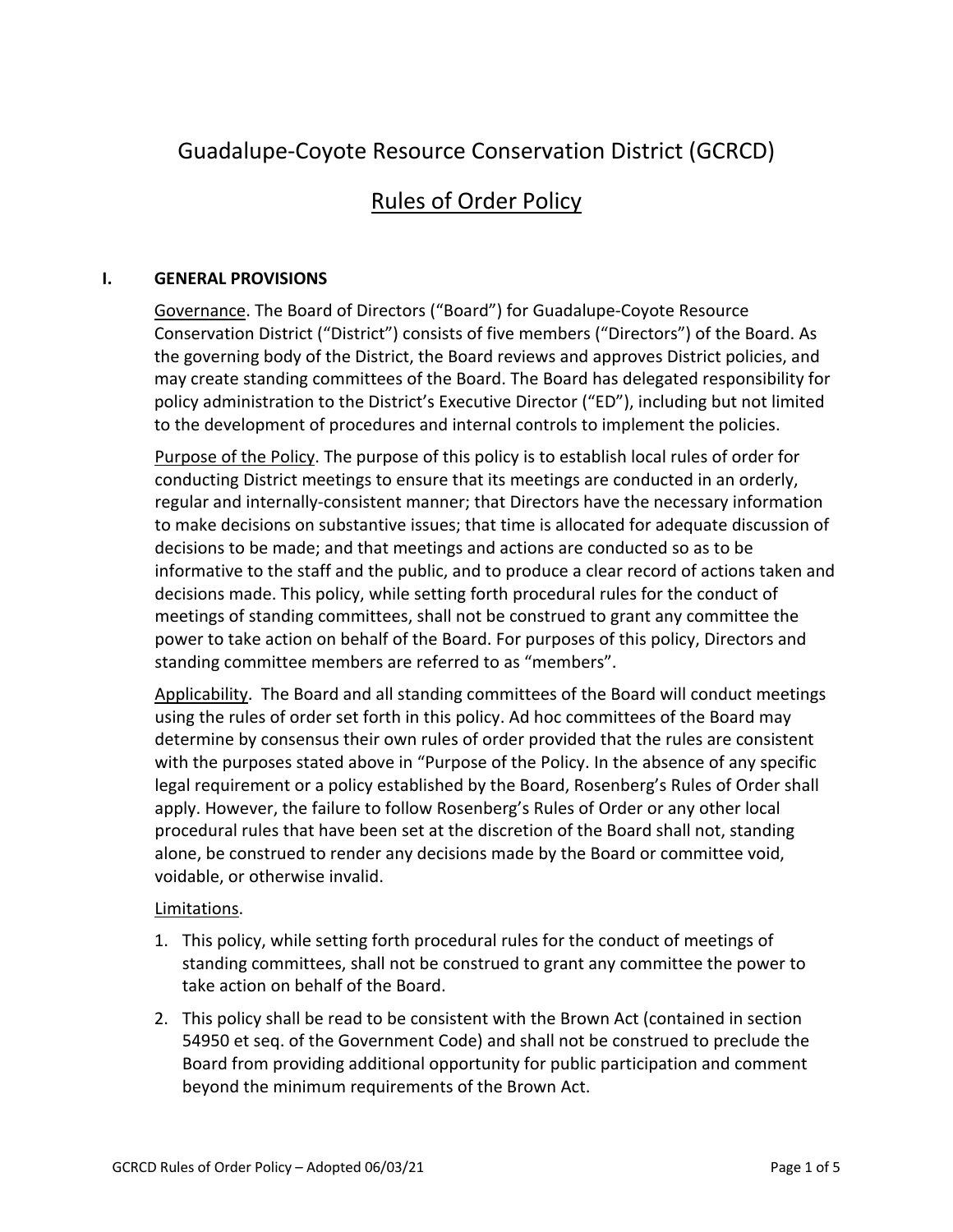Term. This policy shall be in force until such time as it is; rescinded, amended or replaced by the duly elected or appointed Board holding office at that time.

Policy Revisions. The Board reviews District policies annually. Any Director, Associate Director or the ED may make recommendations for changes to a policy at any time, but all policy changes require approval by the Board.

Statement of Non-Discrimination. The District conducts its business on a nondiscriminatory basis, without regard to race, creed, color, national origin, ancestry, sexual orientation, political affiliation or beliefs, religion, gender, age, physical and invisible disability, medical condition, marital status or pregnancy (as those terms are defined by the California Fair Employment and Housing Act – Government Code Section 12900- 12996). Additionally, the Board has adopted a Statement of Diversity and Inclusion to ensure diversity and environmental justice are key components of the District's strategic planning and programmatic work.

## **II. RULES OF ORDER**

Quorum. A quorum of the Board shall be three Directors. A quorum of a standing committee shall be determined by the Board at the time the committee is created.

Duties of the Presiding Officer. The presiding officer for a Board meeting shall be the President, or in the absence of the President, the Vice-President. In the absence of the President or Vice-President at a Board meeting, the Director with the longest tenure on the Board will be the presiding officer for the meeting. The presiding officer for a standing committee of the Board is the Chair or Co-Chair of the committee, and shall be one of the Directors appointed to the committee. Duties of the presiding officer are:

- 1. At the appointed time and with a quorum present at a meeting, the presiding officer shall call the meeting to order and proceed to business. In the absence of a quorum (including as a result of the loss of a quorum during a meeting), the presiding officer has the authority to either continue the meeting as an informational meeting only, without any action taken, for the benefit of the public who are participating in the meeting, or adjourn the meeting without any action taken.
- 2. It shall be the duty of the presiding officer at all times to preserve order at the meeting and to decide questions of order and parliamentary procedure, subject to an appeal to the Board or committee by any two members.
- 3. The presiding officer has authority to make motions and vote just as other members do.
- 4. The presiding officer has the authority to adjourn the meeting without a motion when the Board or committee reaches the end of the agenda or when the hour adopted for adjournment has arrived.

#### Motions and Discussion

- 1. Any member, including the presiding officer, shall be permitted to enter discussion on any subject on the meeting agenda. Limitations include:
	- a. The presiding officer shall stop the discussion of a matter if the Board or committee previously agreed to limit discussions to a specified period of time and that period of time has been exceeded.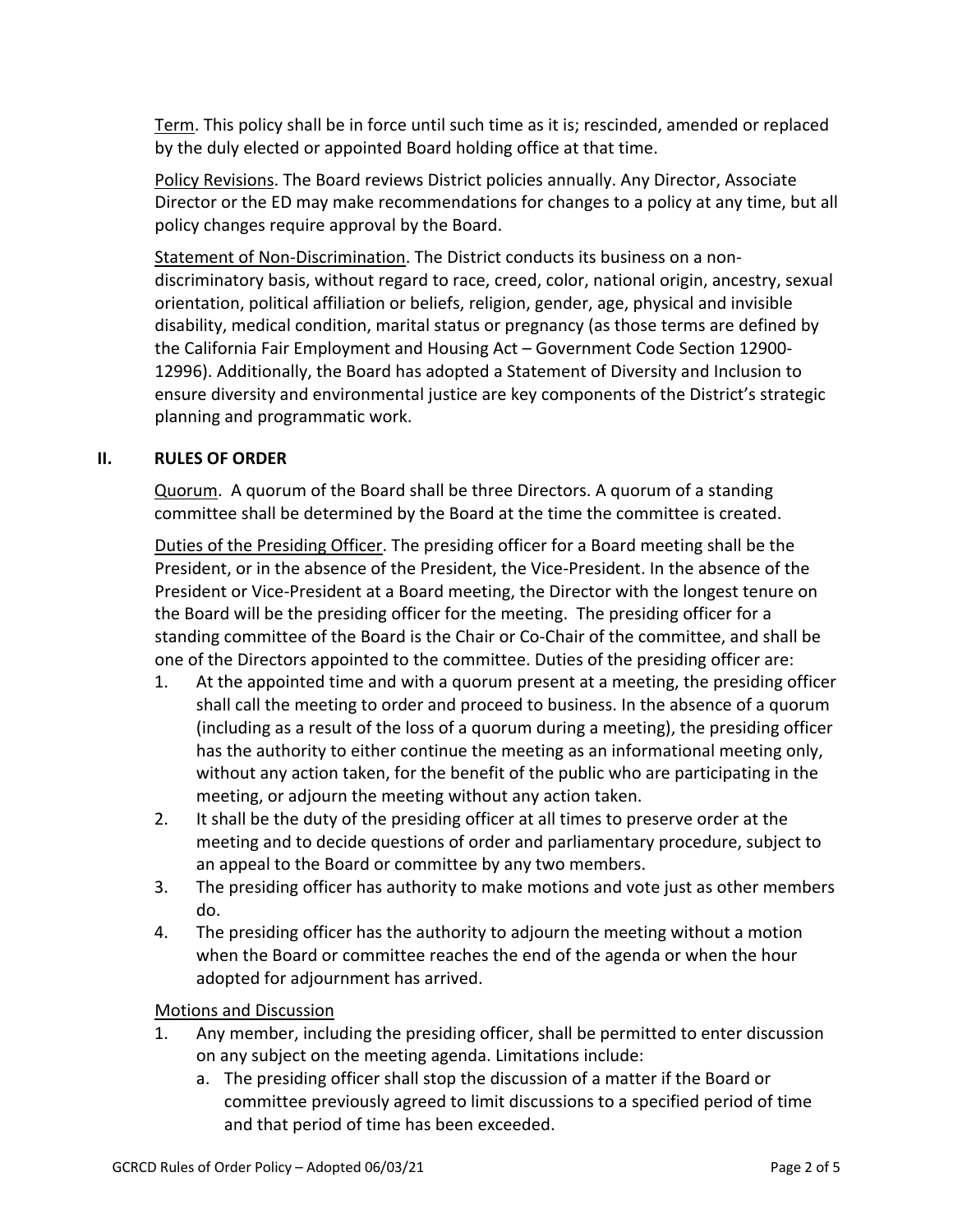- b. The presiding officer shall stop any discussion that does not apply to the pending motion/subject matter.
- 2. Discussion shall proceed in this order:
	- a. The responsible party for an item of business on the agenda shall address the members.
	- b. Members may ask clarifying questions of the responsible party pertinent to the item prior to a motion being made.
	- c. The public is invited to comment or ask questions on the item.
	- d. After public comment period closes, any member may make a motion with regard to the item of business.
- 3. Action on items of business will be taken by motion. In this policy, the term "motion" is intended to include any "resolution" of the Board. A motion stated by one member may be seconded by another member. A second is not to be construed as a vote in favor of the motion; it is an affirmation that the motion should proceed to discussion. The effect of seconding a motion is that the motion may thereafter be withdrawn or amended prior to a vote being taken only with either:
	- a. The approval of a majority vote of the members present at the meeting.
	- b. The approval by unanimous consent. Unanimous consent can be shown by verbally asking whether any individual member has an objection to the proposed amendment to, or withdrawal of, the pending motion.
- 4. Prior to a pending motion being seconded, the maker of the motion shall be entitled to amend or withdraw the pending motion.
- 5. In the event a motion has been stated but not seconded, any member may make a "call for a second" any time prior to a vote being taken. If a pending motion is not seconded after a "call for a second" has been made, then the minutes of the meeting shall reflect that the motion "failed for lack of a second," and the presiding officer shall continue the meeting without a vote on that motion. If a main motion has received a second and a member wishes to dispose of the motion without a direct vote on it, the proper procedure is to make a secondary motion to postpone the main motion (either indefinitely or to a date certain), which motion also requires a majority vote in order to pass.
- 6. After a pending motion has been seconded, but prior to a vote, discussion shall proceed in this order:
	- a. Members may further deliberate on the pending motion, including offering amendments, if any, to the pending motion according to the rules set forth below.
	- b. Associate Directors and staff may participate in the discussion of the pending motion and any offered amendments.
	- c. The presiding officer shall have discretion to call upon any member of the public who has indicated they wish to make a comment about the pending motion and offered amendments.
	- d. Any member may call the motion for vote.
	- e. The motion and any amendments will be repeated for the record.
	- f. The presiding officer shall call the vote.
- 7. Members are not required to obtain the floor prior to speaking or making motions.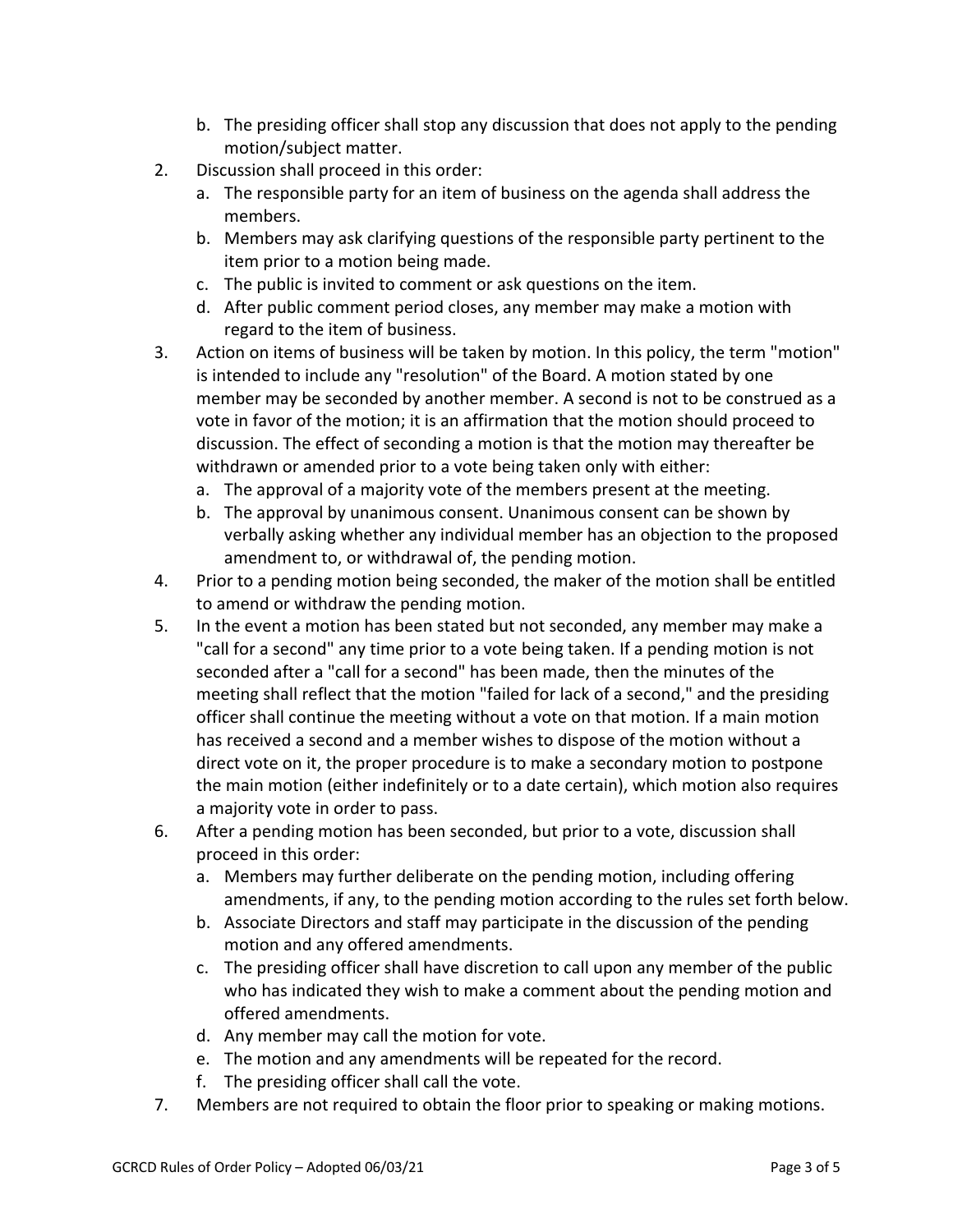- 8. Members are not limited in the number of times they may speak to a question, except as the result of a motion to limit or end debate that has been adopted by the Board.
- 9. When extended discussion/debate is occurring over a pending motion, any motion to end or limit discussion/debate and move to a vote on the pending main motion must be approved by a two-thirds vote of those members who vote on the motion. A motion to establish a specific time limit for discussion of an item of business that is set prior to the beginning of the debate/discussion (or to modify such a limit after the limit has been set) shall also require a two thirds vote.
- 10. A new motion shall be out of order while another motion is being discussed with the exception of appropriate secondary motions, such as the following: an amendment to the motion under discussion, a motion to adjourn, a motion to postpone the main motion (either indefinitely or to a time certain), a motion to refer the motion being discussed, or a motion to end or limit debate in order to reach a vote on the pending main motion.
- 11. A motion to reconsider must be made at the meeting where the item was first voted upon, and the motion to reconsider may only be made by a member who voted in the majority on the original motion. Any member may second the motion.
- 12. Informal discussion of a subject is allowed without a motion pending.
- 13. Members shall have the right to call upon any Associate Director or member of staff during the discussion on a motion to solicit additional information to inform their decision prior to the vote.
- 14. No member shall be interrupted while speaking unless they are out of order, or for the purpose of correcting mistakes or misinterpretations.
- 15. If a member acts in any respect in a disorderly manner, it shall be the privilege of any other member, and the duty of the presiding officer to call them to order.

## Voting

- 1. Voting may be by a "yes" or "no" voice vote by the members present at the meeting, except when a roll call vote is required by law or by Board policy, or when requested by the presiding officer or any member. All votes on a motion to convene to a closed session shall be by roll call vote.
- 2. Members may abstain from voting on a matter where they believe they have cause for doing so, other than for a potential conflict-of-interest, but must announce their abstention. The names of members abstaining shall be recorded in the minutes of the meeting.
- 3. Members who have a potential conflict-of-interest on an agenda item must declare the conflict at the beginning of the agenda item and leave the meeting for the duration of discussion on the item. They are counted as "absent" rather than as an abstention.
- 4. No member may cast a vote by proxy or by absentee ballot.
- 5. A motion is passed/adopted when a majority of the members present at the meeting cast their votes in favor of the motion, except as otherwise required by law or by the Board. A member's silence on a vote will be counted as an affirmative vote.